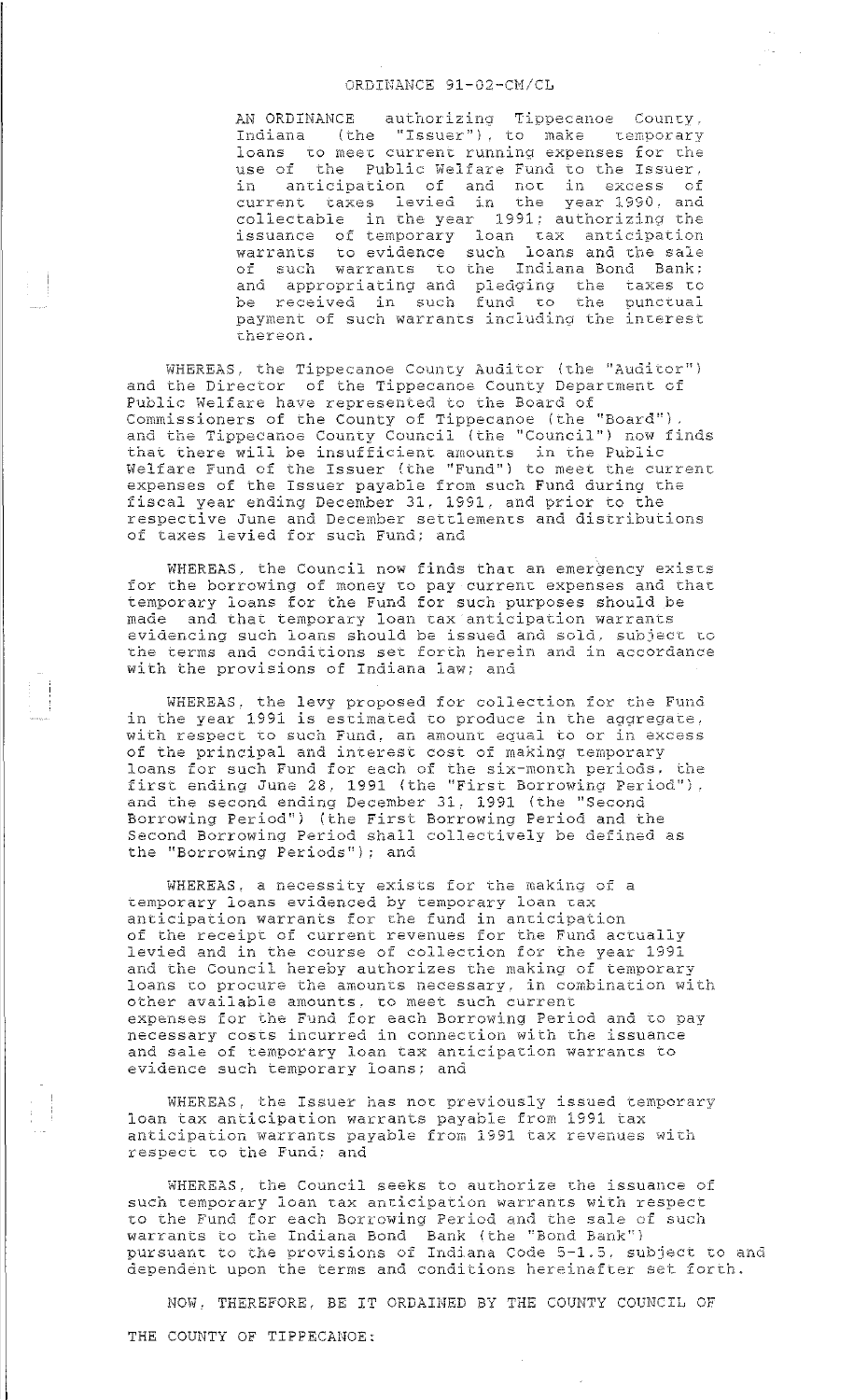Section 1. It is hereby found and declared that an emergency exists for the borrowing of money and therefore the Issuer is hereby authorized to make temporary loans to meet current running expenses pursuant to the provisions of Indiana Code 12-1-11 and Indiana Code 36-2-6 for the use and benefit of the Fund of the Issuer for each of the Borrowing Periods in anticipacion of current tax revenues actually levied and in the course of collection for the Fund for the year 1991, which loans shall be evidenced by temporary loan tax anticipation warrancs of the Issuer (the "Warrants"). A separate Warrant or Warrants shall be issued with respect to the Fund for each Borrowing Period and all Warrants shall be dated as of their respective date or dates of delivery. Any and all Warrants issued for the First Borrowed Period shall mature and be payable on June 28, 1991, and the Warrants issued for the Second Borrowing Period shall mature and be payable on December 31, 1991, in amounts not to exceed the following:

|                                           | Maturing 6/28/91     | Maturing 12/31/91    |
|-------------------------------------------|----------------------|----------------------|
| Fund<br>THE REPORT OF THE ADDRESS CLEARS. | Amount Not to Exceed | Amount Not to Exceed |
|                                           |                      |                      |

Public Welfare Fund \$1,347,800 \$1,221,100

The Warrants shall bear interest prior to maturity at a rate or rates per annum not to exceed a maximum of four percent (4%), the exact rate or rates to be determined under the terms of an advance funding agreement to be entered into between the Bond Bank and the Issuer in substantially the form presented at this meeting (the "Advance Funding Agreement"), in accordance with the provisions of Indiana Code 5-1.5. Interest shall be computed from the date of each temporary loan made to the Issuer by the Bond Bank under the Advance Funding Agreement (each an "Advance") to the date of payment, based on the average daily balance of Advances outstanding, all as further set forth under the Advance Funding Agreement. Interest shall be calculated on the basis of a 365-day year and the actual number of borrowing days elapsed.

Section 2. With respect to the Fund, the officers of the Issuer are authorized to deliver a principal amounc of Warrancs up to or less then the maximum amount established for the Fund in Section 1 hereof in order to comply with any requirements of the Bond Bank. The Issuer shall have the option to prepay Advances under the Warrants pursuant to the terms of the Advance Funding Agreement and, to the extent that prior to maturity the Issuer shall have received payment of part or all of the taxes in anticipation of which the Warrants have been issued, the Auditor is authorized and directed to prepay such Advances pursuant to the terms of the Advance Funding Agreement. All Warrancs for each Borrowing Period will be delivered at the time of the first Advance with respect to the Fund for such Borrowing Period or otherwise as appropriate and in accordance with the terms of the Advance Funding Agreement. All subsequent Advances during such Borrowing Period will be drawn on the Warrants not more frequently than weekly in the amount needed by the Issuer each month for the Fund based on the Period Allocation and Monthly Allocation (both defined and sec forth in the Advance Funding Agreement) for such Borrowing Period as determined by the Bond Bank and set forth on Schedule A to each Warrant. Each Advance drawn on the Warrants and any prepayment of such an Advance shall be noted on Schedule B attached co each Warrant. The Auditor is hereby authorized to request such Advances, and the respective officers of the Council are authorized to deliver such ertificates as shall be necessary to accompany the Auditor's request, pursuant to the terms of the Advance Funding Agreement.

 $Section 3.$  The principal of and interest on the Warrants, together with all necessary costs incurred in connection with the issuance of the Warrants, shall be payable from tax revenues to be received in the Fund upon which such Warrant is issued. There is hereby appropriated and pledged to the payment of all Warrancs issued with respect to the Fund in each Borrowing Period, including interest and all necessary costs incurred in connection with the issuance and sale of the Warrants, a sufficient amount of the caxes, levied in 1990. and payable in 1991, in each of such Borrowing Periods, for the Fund and in anticipation of which the Warrants have been issued, for the punctual payment of the principal of and inceresc on che Warrants evidencing such temporary loans, together with such issuance costs, if any.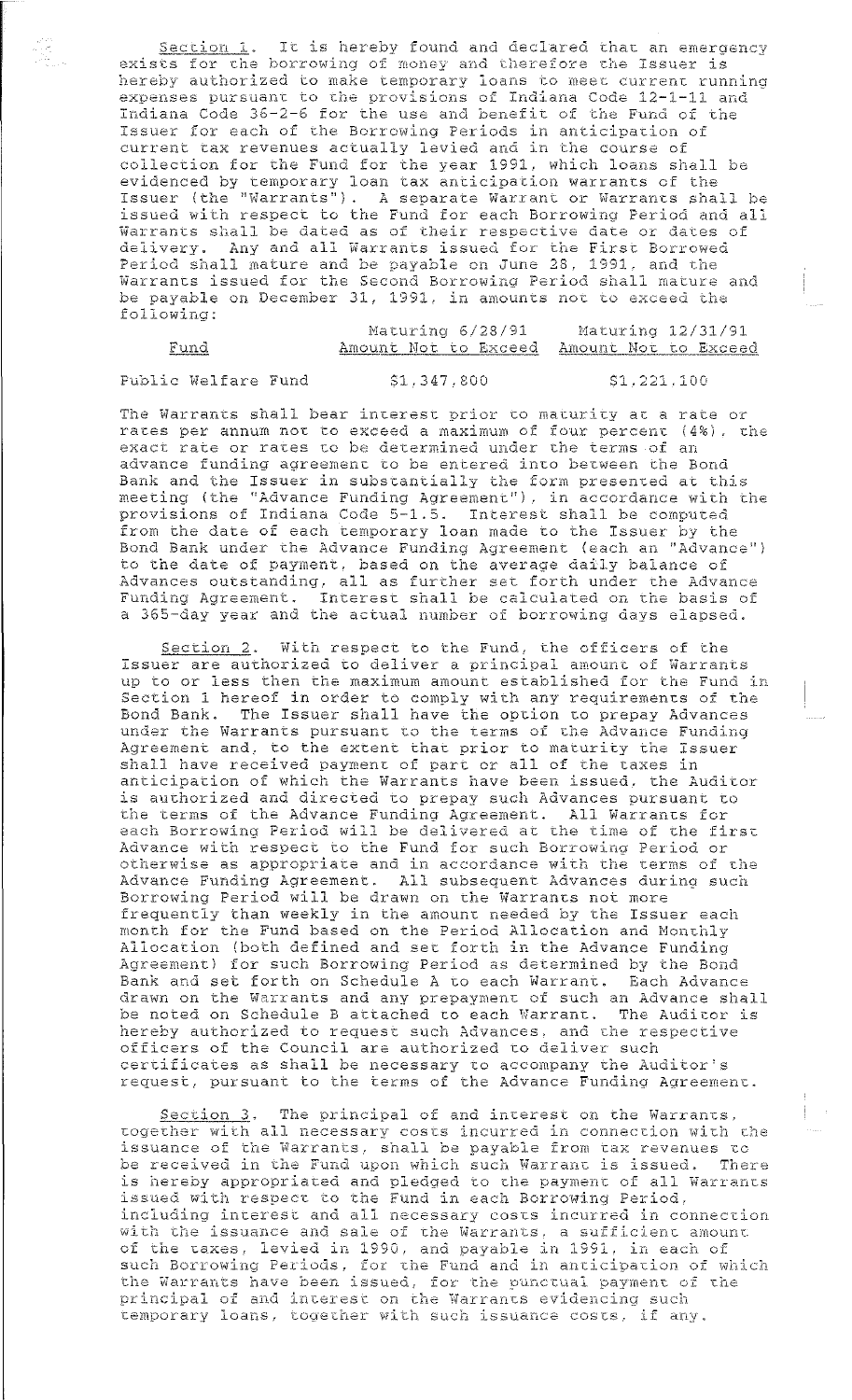Section 4. The Warrants issued hereunder with respect to the Fund shall be executed in the name of the Issuer by the manual or facsimile signatures of the members of the Board and the corporate seal of the Issuer affixed thereto and attested by the manual signature of the Auditor. All Warrants shall be payable in lawful money of the United States of America at the principal corporate trust office of INB National Bank in Indianapolis, Indiana, as Trustee under the Note Indenture with the Bond Bank, dated as of April 1, 1989. Further. the Warrants shall not be delivered and no payment shall be made Lherefor prior to January 1, 1991.

Section 5. The Warrants with respect to the Fund shall be issued in substantially the following form (all blanks, including the appropriate amounts, dates and other information to be properly completed prior to the execution and delivery thereof):

> FORM OF WARRANT UNITED STATES OF AMERICA

STATE OF INDIANA **COUNTY OF TIPPECANOE** 

,,, ~

Due Date: [June 28 or<br>December 31], 1991

Principal (not to exceed):  $S$ 

TIPPECANOE COUNTY, INDIANA TEMPORARY LOAN TAX ANTICIPATION WARRANT ( FUND)

FOR VALUE RECEIVED, on or before (June 28 or December 31], 1991, Tippecanoe County, Indiana (the "Borrower"), shall pay to the Indiana Bond Bank (the "Bond Bank") the amount, not in excess of \$ of all temporary loans made to the Borrower by the Bond Bank (the 1941) in accordance with the Poriod Allocation and the "Advances") in accordance with the Period Allocation and the Monthly Allocations as set forth in Schedule A to this Warrant and pursuant to a certain Advance Funding Agreemenc between the Bond Bank and the Borrower, dated as of \_\_\_\_\_\_\_\_\_\_\_\_\_\_\_(the 11)<br>"Agreement"); provided, that part or all of the Advances may be prepaid at the option of the Borrower and, in the event that prior to maturity of this Warrant the Borrower receives payment prior so masurity or ship warrant one borrower receives payment has been issued, the Borrower shall prepay all or a portion of such Advances to the extent required by and in accordance with the terms of the Agreement. The actual Advances made to the Borrower and any prepayment on such Advances shall be recorded on Schedule B to this Warrant.

In addition, the Borrower on the Due Date hereof shall pay to the Bond Bank interest at the rate of \_\_\_\_\_% per annum on the average daily balance of Advances outstanding from time to time hereunder, with such interest to be computed from the date of each Advance to the date of payment and calculated on the basis of a 365-day year and the actual number of borrowing days elapsed. Under the Note Indenture dated as of April 1, 1989, INB diappour shuti this hoss indinents duced about hpiritify 1989 Bank's Trustee (the "Trustee").

This Warrant evidences a temporary loan to provide funds to meet current expenses of the  $\frac{1}{1}$  Fund in an aggregate amount not in excess of Dollars (\$ ) , and has been authorized by an ordinance passed and adopted by the Tippecanoe County Council on 19\_, in accordance with Indiana Code, Title 36, Article 2. 19 Fig. 28 accordance wron Indiana Code, Title 12, Article 1, Chapter 11, and all other acts amendatory thereof or supplemental thereto.

All payments or prepayments of principal and interest to be made by the Borrower to the Bond Bank shall be made by paying the amount due in funds that are available for immediate transfer or investment on or before  $12:00$  noon (Indianapolis time) on the payment date to the Trustee in Indianapolis, Indiana.

This Warrant is issued in anticipation of the tax levy which has been made for the **Fund in the year 1990**, rand seem made for the <u>1991</u>, which tax levy is now in the course of collection. There has been irrevocably appropriated and pledged to the payment in full of the principal of and interest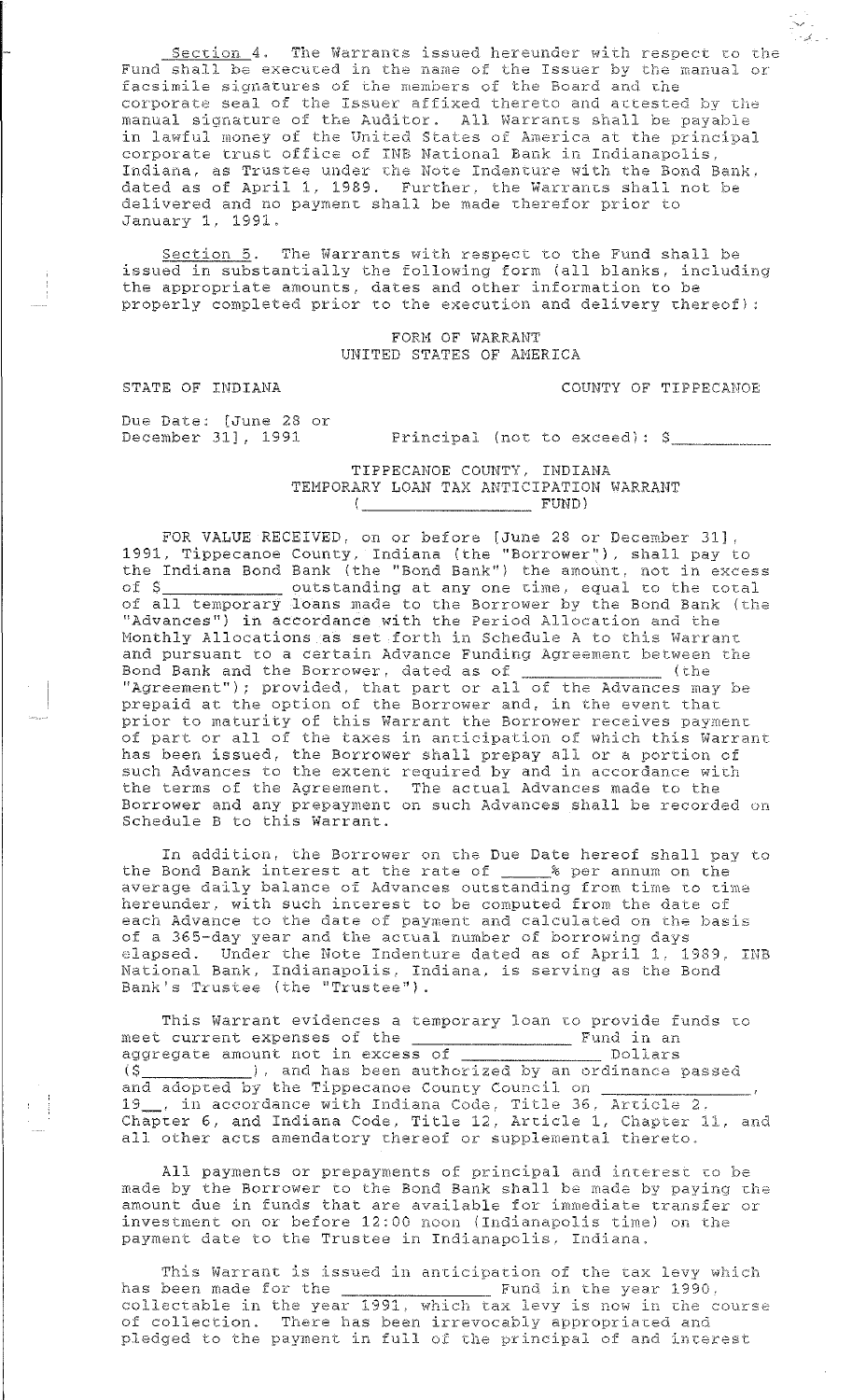on this Warrant a sufficient amount of the revenues to be derived Fund tax levy. from the

It is further hereby certified, recited, and declared that<br>all acts, conditions, and things required by law precedent to the issuance and execution of this Warrant have been properly done, have happened, and have been performed in the manner required by the constitution and statutes of the State of Indiana relating thereto; that the - Fund) this Warrant is payable, is a valid and legal levy; and that the Borrower will reserve a sufficient amount of the proceeds of the tund tax levy currently in the course of collection for the timely payment of the principal of and interest on this Warrant in accordance with its terms.

IN WITNESS WHEREOF, the Board of County Commissioners of the County of Tippecanoe has caused this Warrant to be executed in its corporate name by the signatures of its duly elected,<br>qualified, and acting Commissioners, and its corporate seal to be hereunto affixed and attested by the duly elected, qualified, and acting County Auditor, all as of the \_\_\_\_\_\_ day of \_ 1991.

THE BOARD OF COUNTY COMMISSIONERS OF THE COUNTY OF TIPPECANOE  $\circ$ 

,<br>!'.Ch  $(SEAL)$ 

SCHEDULE A

Monthly Allocations

[January/July] [February/August] [March/September] [April/October] [May/November] [June/December]

Month

Period Allocation

S  $\mathbf{C}$ S S S S

Month End

SCHEDULE B

Date of Advance Prepayment

Advance Prepayment **Balance** 

Amount of

(End of Form of Warrant)

Section 6. The Auditor is hereby authorized and directed to have the Warrants prepared, and the members of the Board are hereby authorized and directed to execute all Warrants in the manner and substantially the form provided in this Ordinance.

Amount of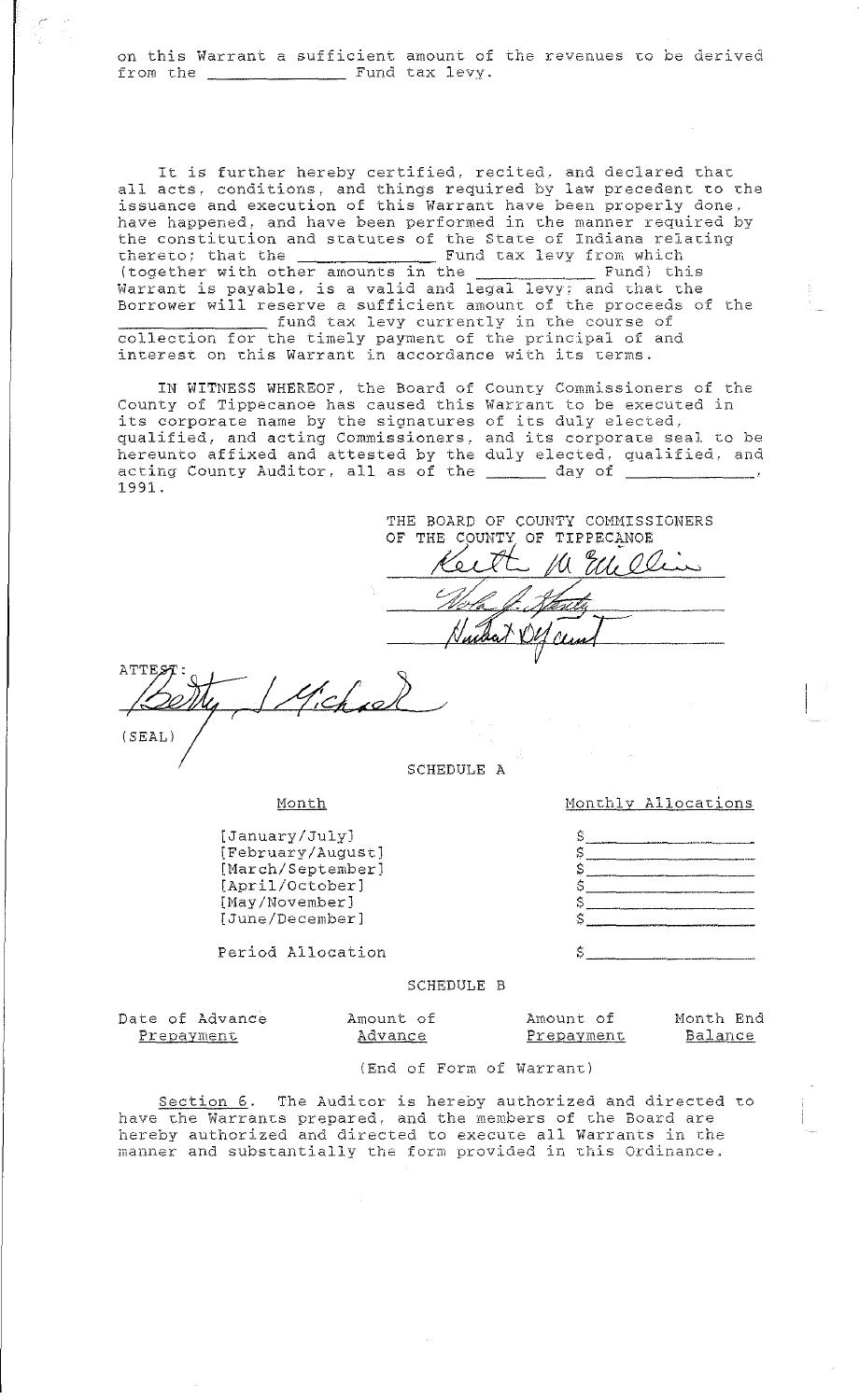Section 7. The Auditor, on behalf of the Issuer, is authorized to sell to the Bond Bank the Warrants for the Funds and is also authorized to execute and deliver a Notice cf Intention to Sell Warrants (the "'Notice'') to the Bond Bank. which Notice shall be a commitment of the Issuer to sell its Warrants to the Bond Bank. The Advance Funding Agreement and the Notice shall set forth the definitive terms and conditions for such<br>sale, including the interest rate or rates on the Warrants, a including the interest rate or rates on the Warrants, not exceeding four percent (4%) per annum, which rate does not exceed the maximum authorized rate of interest for Warrants issued and sold to the Bond Bank pursuant to this Ordinance. Warrants sold to the Bond Bank shall be accompanied by all documentation required by the Bond Bank pursuanc to the provisions of Indiana Code 5-1.5 and the Advance Funding Agreement, including without limitation an approving opinion of Baker & Daniels, specially designated bond counsel for the Warrants; certification and guarantee of signatures; and certification as to no litigation pending as of the date of delivery of the Warrants to the Bond Bank challenging the validity or issuance of the Warrants. The submission of the Notice to the Bond Bank by the Auditor. the entry by the Issuer into the Advance Funding Agreement, and the execution of the Advance Funding Agreement on behalf of the Issuer by the members of the Board, in accordance with chis Ordinance, are hereby authorized, approved. and ratified.

Section 8. The proper officers of the Issuer are hereby authorized to deliver the Warrants to the Bond Bank, upon receipt from the Bond Bank of the first Advance or otherwise as appropriate and in accordance with the terms of the Advance Funding Agreement.

Section 9. The Auditor and other appropriate officers of the Issuer are hereby authorized and directed to make such filings and requests, deliver such certifications, execute and deliver such documents and instruments, and otherwise take such actions as are necessary or appropriate co carry out the terms and conditions of this Ordinance and the actions authorized hereby and thereby.

Section 10. The Issuer hereby covenants that the Issuer and its officers shall not take any action or fail to take any action with respect to the proceeds of any of the Warrancs or any investment earnings thereon which would result in constituting any of the Warrants as "arbitrage bonds" under the Internal Revenue Code of 1986, as amended, and any and all final or proposed regulations or rulings applicable thereto, or which would otherwise cause the interest on any of the Warrants to cease to be excludable from gross income for purposes of federal income taxation; and the Auditor and all other appropriate income caxation, and the xuditor and all other appropriate<br>officers are hereby authorized and directed to take any and all actions and to make and deliver any and all reports, filings, and certifications as may be necessary or appropriate co evidence, establish, or ensure such continuing exclusion of the interest on the Warrants.

Section 11. This Ordinance shall be in full force and effect from and after the time it has been adopted by the Council.

ء<br>جاء

Section 12. All resolutions and ordinances in conflict herewith are, to extent of such conflict, hereby repealed.

Adopted and approved by the County Council of Tippecanoe County, Indiana, this 8th day of January, 1991.